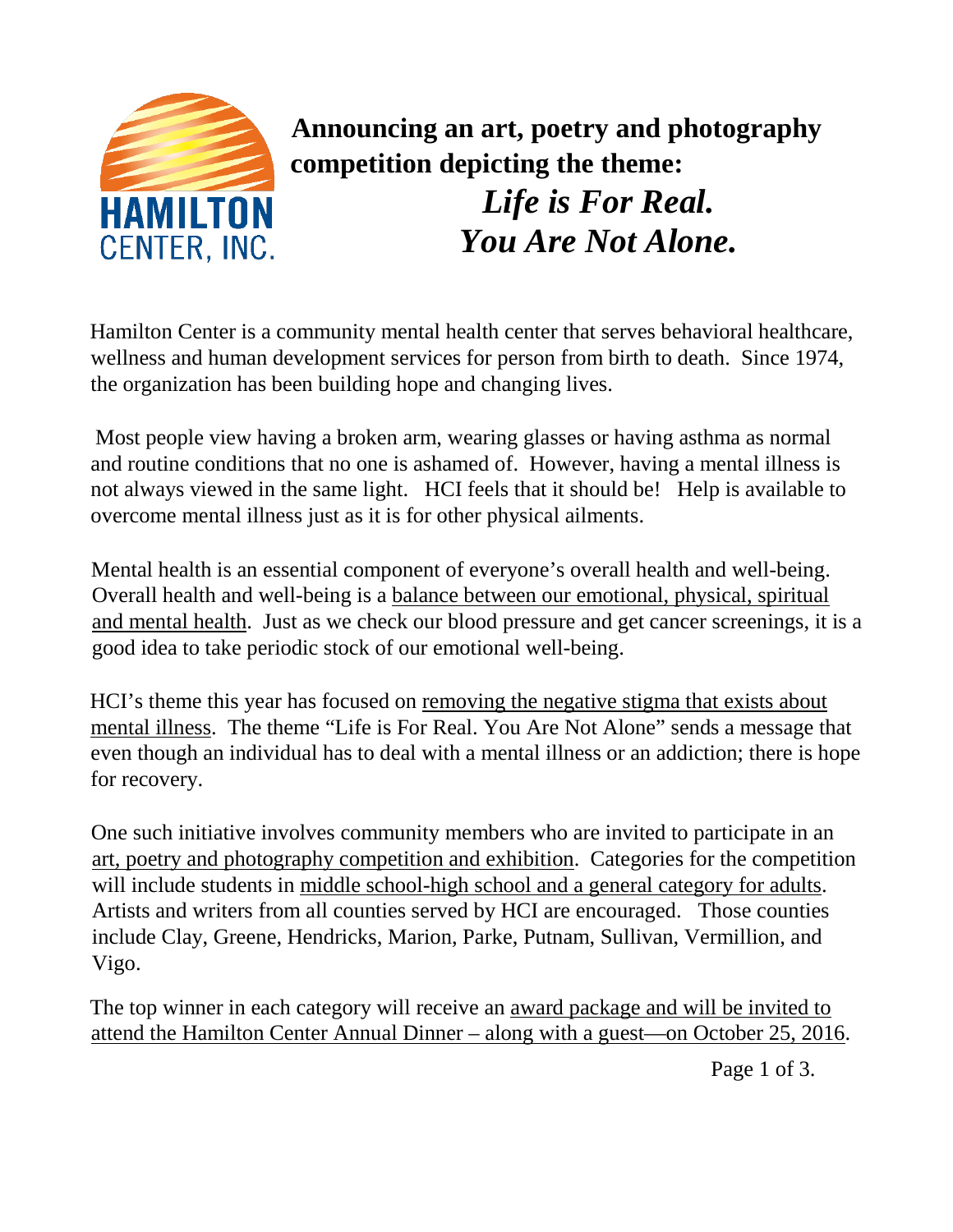## All Entries Must Comply With the Following Contest Rules:

• All entries must be created upon the theme *"Life is For Real. You Are Not Alone."* All entries will be displayed at the dinner and could be used in future HCI and or HCI Foundation publications, advertising and marketing efforts.

• Participation is free. All artists and writers who submit entries must submit by the cut-off date—October 17, 2016. Entries may be limited due to the volume of submissions.

• All entries must have the 2016 *"Life is For Real. You Are Not Alone"* entry form attached.

• Artwork must be original

• Poetry must be original, created for this project and typed (preferred) or neatly and legibly handwritten on an  $8\frac{1}{2}$  X 11 inch paper.

• An independent panel of HCI staff members will conduct selection of the award winners.

The decision of the selection committee will stand. There is no appeal process.

• All entries must be submitted either by postal mail or hand delivered to the HCI location in your county or by mail to:

> Stacey Totten Hamilton Center Marketing Department 620 Eighth Avenue Terre Haute, IN 47804

Entries can be mailed or hand delivered to Stacey Totten at the address listed above.

Good luck!

Page 2 of 3 pages.